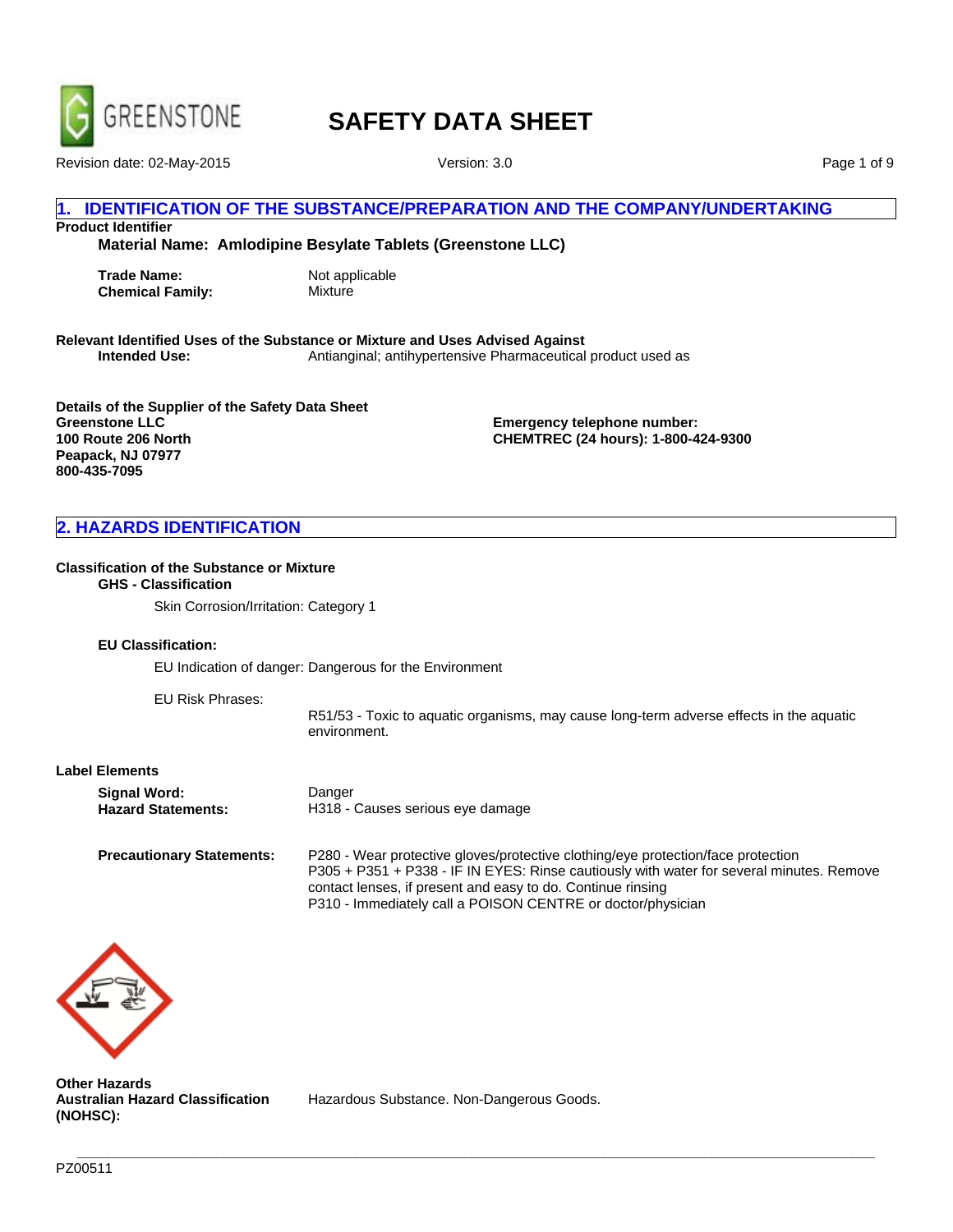**\_\_\_\_\_\_\_\_\_\_\_\_\_\_\_\_\_\_\_\_\_\_\_\_\_\_\_\_\_\_\_\_\_\_\_\_\_\_\_\_\_\_\_\_\_\_\_\_\_\_\_\_\_\_\_\_\_\_\_\_\_\_\_\_\_\_\_\_\_\_\_\_\_\_\_\_\_\_\_\_\_\_\_\_\_\_\_\_\_\_\_\_\_\_\_\_\_\_\_\_\_\_\_**

**Revision date: 02-May-2015 Material Name: Amlodipine Besylate Tablets (Greenstone LLC)**

**Page 2 of 9**

**Version: 3.0**

**Note:** This document has been prepared in accordance with standards for workplace safety, which require the inclusion of all known hazards of the product or its ingredients regardless of the potential risk. The precautionary statements and warnings included may not apply in all cases. Your needs may vary depending upon the potential for exposure in your workplace.

## **3. COMPOSITION/INFORMATION ON INGREDIENTS**

**Hazardous**

| Ingredient                           | <b>CAS Number</b> | EU                   | <b>EU Classification</b> | <b>GHS</b>            | %   |
|--------------------------------------|-------------------|----------------------|--------------------------|-----------------------|-----|
|                                      |                   | <b>EINECS/ELINCS</b> |                          | <b>Classification</b> |     |
|                                      |                   | List                 |                          |                       |     |
| Amlodipine besylate                  | 111470-99-6       | Not Listed           | N:R50/53                 | Acute Tox.4 (H302)    | 3.5 |
|                                      |                   |                      | Xn:R22                   | Eye Dam.1 (H318)      |     |
|                                      |                   |                      | $Xi:$ R41                | Aquatic Acute 1       |     |
|                                      |                   |                      |                          | (H400)                |     |
|                                      |                   |                      |                          | Aquatic Chronic 1     |     |
|                                      |                   |                      |                          | (H410)                |     |
| Calcium phosphate dibasic, anhydrous | 7757-93-9         | 231-826-1            | Not Listed               | Not Listed            |     |
| Magnesium stearate                   | 557-04-0          | 209-150-3            | Not Listed               | Not Listed            |     |
| Microcrystalline cellulose           | 9004-34-6         | 232-674-9            | Not Listed               | Not Listed            |     |

| <b>Ingredient</b>       | <b>CAS Number</b> | EU<br><b>EINECS/ELINCS</b><br>List | <b>EU Classification</b> | GHS<br><b>Classification</b> | % |
|-------------------------|-------------------|------------------------------------|--------------------------|------------------------------|---|
| Sodium starch glycolate | 9063-38-1         | Not Listed                         | <b>Not Listed</b>        | <b>Not Listed</b>            |   |

**Additional Information:** \* Proprietary

Ingredient(s) indicated as hazardous have been assessed under standards for workplace safety. In accordance with 29 CFR 1910.1200, the exact percentage composition of this mixture has been withheld as a trade secret.

#### **For the full text of the R phrases and CLP/GHS abbreviations mentioned in this Section, see Section 16**

### **4. FIRST AID MEASURES**

| <b>Description of First Aid Measures</b>                                                                                                                                  |                                                                                                                                                                                       |
|---------------------------------------------------------------------------------------------------------------------------------------------------------------------------|---------------------------------------------------------------------------------------------------------------------------------------------------------------------------------------|
| <b>Eve Contact:</b>                                                                                                                                                       | Flush with water while holding eyelids open for at least 15 minutes. Seek medical attention<br>immediately.                                                                           |
| <b>Skin Contact:</b>                                                                                                                                                      | Remove contaminated clothing. Flush area with large amounts of water. Use soap. Seek<br>medical attention.                                                                            |
| Ingestion:                                                                                                                                                                | Never give anything by mouth to an unconscious person. Wash out mouth with water. Do not<br>induce vomiting unless directed by medical personnel. Seek medical attention immediately. |
| Inhalation:                                                                                                                                                               | Remove to fresh air and keep patient at rest. Seek medical attention immediately.                                                                                                     |
| Most Important Symptoms and Effects, Both Acute and Delayed<br><b>Symptoms and Effects of</b><br>Exposure:<br><b>Medical Conditions</b><br><b>Aggravated by Exposure:</b> | For information on potential signs and symptoms of exposure, See Section 2 - Hazards<br>Identification and/or Section 11 - Toxicological Information.<br>None known                   |

**\_\_\_\_\_\_\_\_\_\_\_\_\_\_\_\_\_\_\_\_\_\_\_\_\_\_\_\_\_\_\_\_\_\_\_\_\_\_\_\_\_\_\_\_\_\_\_\_\_\_\_\_\_\_\_\_\_\_\_\_\_\_\_\_\_\_\_\_\_\_\_\_\_\_\_\_\_\_\_\_\_\_\_\_\_\_\_\_\_\_\_\_\_\_\_\_\_\_\_\_\_\_\_**

**Indication of the Immediate Medical Attention and Special Treatment Needed**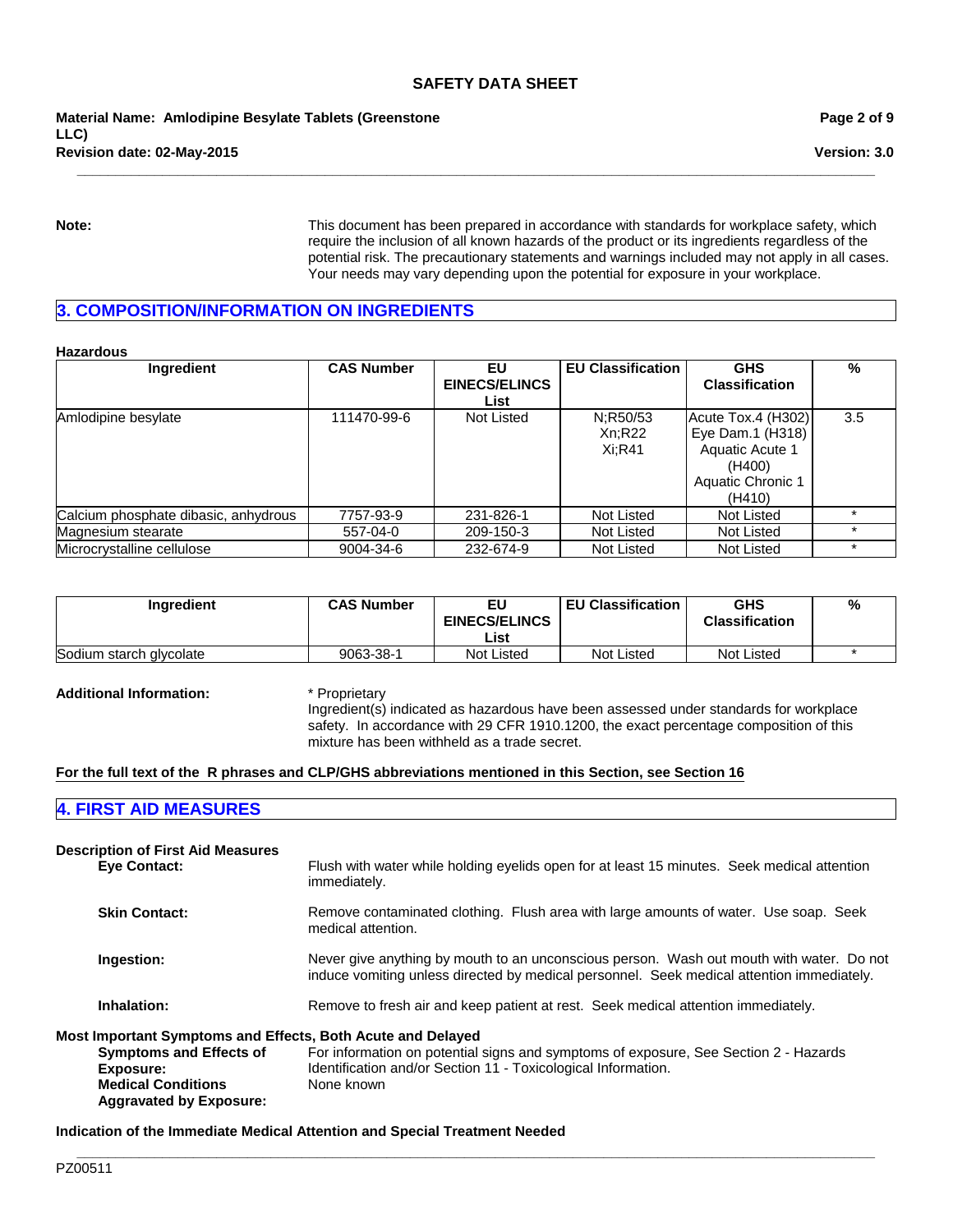**\_\_\_\_\_\_\_\_\_\_\_\_\_\_\_\_\_\_\_\_\_\_\_\_\_\_\_\_\_\_\_\_\_\_\_\_\_\_\_\_\_\_\_\_\_\_\_\_\_\_\_\_\_\_\_\_\_\_\_\_\_\_\_\_\_\_\_\_\_\_\_\_\_\_\_\_\_\_\_\_\_\_\_\_\_\_\_\_\_\_\_\_\_\_\_\_\_\_\_\_\_\_\_**

**Revision date: 02-May-2015 Material Name: Amlodipine Besylate Tablets (Greenstone LLC)**

**Notes to Physician:** None

**5. FIRE FIGHTING MEASURES**

**Extinguishing Media:** Use carbon dioxide, dry chemical, or water spray. **Special Hazards Arising from the Substance or Mixture Hazardous Combustion Products:** Emits toxic fumes of carbon monoxide, carbon dioxide, nitrogen oxides, sulfur oxides, hydrogen chloride and other chlorine- and sulfur-containing compounds. **Fire / Explosion Hazards:** Not determined **Advice for Fire-Fighters** Wear approved positive pressure, self-contained breathing apparatus and full protective turn out gear. Use caution in approaching fire. **6. ACCIDENTAL RELEASE MEASURES**

## **Personal Precautions, Protective Equipment and Emergency Procedures**

Personnel involved in clean-up should wear appropriate personal protective equipment (see Section 8). Minimize exposure.

#### **Environmental Precautions**

Place waste in an appropriately labeled, sealed container for disposal. Care should be taken to avoid environmental release.

#### **Methods and Material for Containment and Cleaning Up**

| <b>Measures for Cleaning /</b><br><b>Collecting:</b> | Contain the source of spill if it is safe to do so. Collect spilled material by a method that<br>controls dust generation. A damp cloth or a filtered vacuum should be used to clean spills of<br>dry solids. Clean spill area thoroughly. |
|------------------------------------------------------|--------------------------------------------------------------------------------------------------------------------------------------------------------------------------------------------------------------------------------------------|
| <b>Additional Consideration for</b>                  | Non-essential personnel should be evacuated from affected area. Report emergency                                                                                                                                                           |
| Large Spills:                                        | situations immediately. Clean up operations should only be undertaken by trained personnel.                                                                                                                                                |

## **7. HANDLING AND STORAGE**

#### **Precautions for Safe Handling**

Minimize dust generation and accumulation. If tablets or capsules are crushed and/or broken, avoid breathing dust and avoid contact with eyes, skin, and clothing. When handling, use appropriate personal protective equipment (see Section 8). Wash hands and any exposed skin after removal of PPE. Refer to Section 12 - Ecological Information, for information on potential effects on the environment. Releases to the environment should be avoided. Review and implement appropriate technical and procedural waste water and waste disposal measures to prevent occupational exposure or environmental releases. Potential points of process emissions of this material to the atmosphere should be controlled with dust collectors, HEPA filtration systems or other equivalent controls.

**\_\_\_\_\_\_\_\_\_\_\_\_\_\_\_\_\_\_\_\_\_\_\_\_\_\_\_\_\_\_\_\_\_\_\_\_\_\_\_\_\_\_\_\_\_\_\_\_\_\_\_\_\_\_\_\_\_\_\_\_\_\_\_\_\_\_\_\_\_\_\_\_\_\_\_\_\_\_\_\_\_\_\_\_\_\_\_\_\_\_\_\_\_\_\_\_\_\_\_\_\_\_\_**

#### **Conditions for Safe Storage, Including any Incompatibilities**

| <b>Storage Conditions:</b> | Store as directed by product packaging. |
|----------------------------|-----------------------------------------|
| Specific end use(s):       | Pharmaceutical drug product             |

**Page 3 of 9**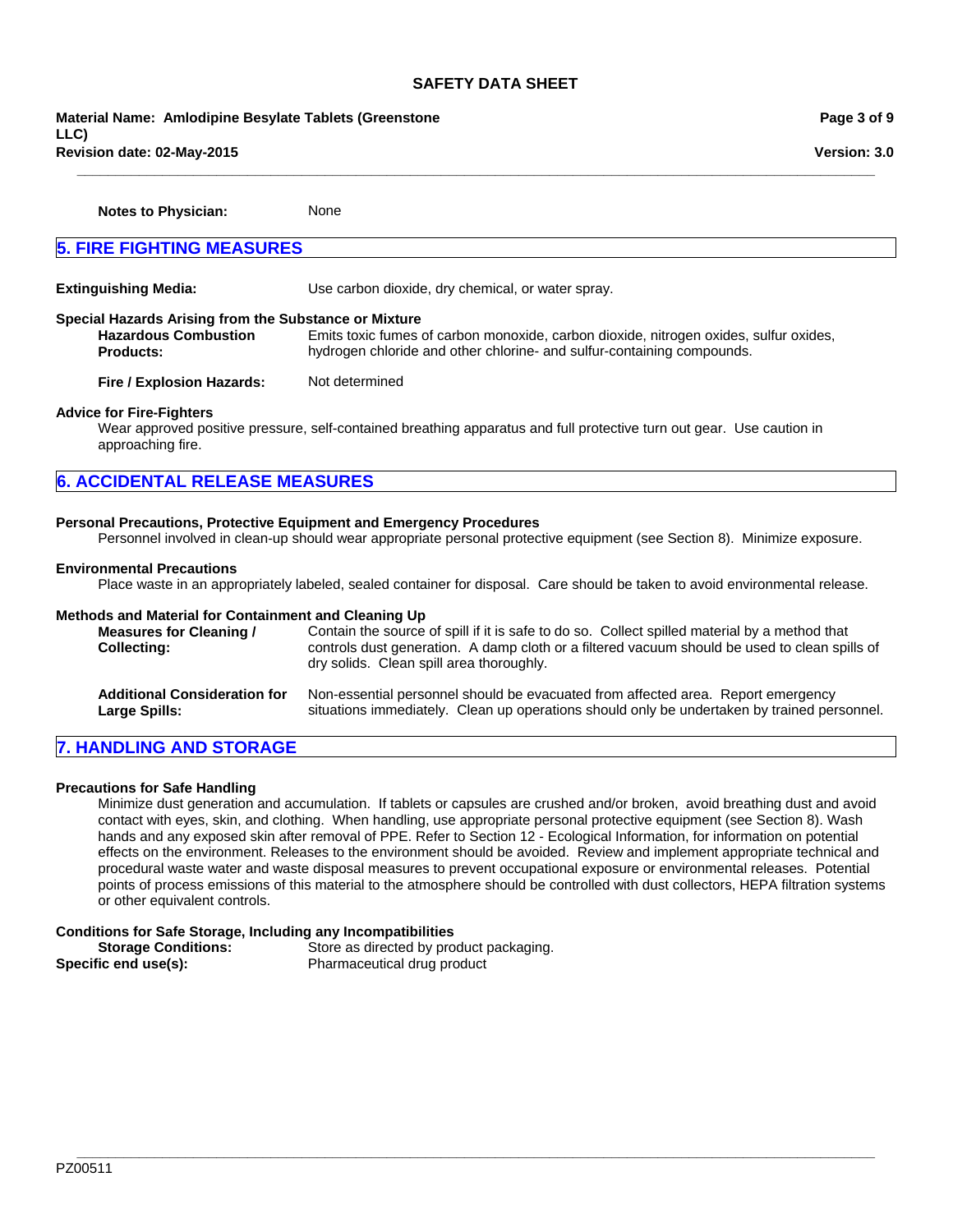**\_\_\_\_\_\_\_\_\_\_\_\_\_\_\_\_\_\_\_\_\_\_\_\_\_\_\_\_\_\_\_\_\_\_\_\_\_\_\_\_\_\_\_\_\_\_\_\_\_\_\_\_\_\_\_\_\_\_\_\_\_\_\_\_\_\_\_\_\_\_\_\_\_\_\_\_\_\_\_\_\_\_\_\_\_\_\_\_\_\_\_\_\_\_\_\_\_\_\_\_\_\_\_**

**Revision date: 02-May-2015 Material Name: Amlodipine Besylate Tablets (Greenstone LLC)**

## **8. EXPOSURE CONTROLS / PERSONAL PROTECTION**

## **Control Parameters**

**Refer to available public information for specific member state Occupational Exposure Limits.**

| Amlodipine besylate                      |                                                                                                                            |
|------------------------------------------|----------------------------------------------------------------------------------------------------------------------------|
| <b>Manufacturer OEL:</b>                 | $100$ ug/m <sup>3</sup>                                                                                                    |
| Calcium phosphate dibasic, anhydrous     |                                                                                                                            |
| Latvia OEL - TWA                         | 10 mg/m $3$                                                                                                                |
| <b>Magnesium stearate</b>                |                                                                                                                            |
| <b>ACGIH Threshold Limit Value (TWA)</b> | 10 mg/m $3$                                                                                                                |
| Lithuania OEL - TWA                      | 5 mg/ $m3$                                                                                                                 |
| <b>Sweden OEL - TWAs</b>                 | 5 mg/ $m3$                                                                                                                 |
| Microcrystalline cellulose               |                                                                                                                            |
| <b>ACGIH Threshold Limit Value (TWA)</b> | 10 mg/m $3$                                                                                                                |
| <b>Australia TWA</b>                     | 10 mg/m $3$                                                                                                                |
| <b>Belgium OEL - TWA</b>                 | 10 mg/m $3$                                                                                                                |
| <b>Estonia OEL - TWA</b>                 | 10 mg/m $3$                                                                                                                |
| <b>France OEL - TWA</b>                  | 10 mg/m $3$                                                                                                                |
| <b>Ireland OEL - TWAs</b>                | 10 mg/m $3$                                                                                                                |
|                                          | 4 mg/m $3$                                                                                                                 |
| Latvia OEL - TWA                         | 2 mg/m $3$                                                                                                                 |
| <b>OSHA - Final PELS - TWAs:</b>         | 15 mg/m $3$                                                                                                                |
| <b>Portugal OEL - TWA</b>                | 10 mg/m $3$                                                                                                                |
| Romania OEL - TWA                        | 10 mg/m $3$                                                                                                                |
| Spain OEL - TWA                          | 10 mg/m $3$                                                                                                                |
|                                          |                                                                                                                            |
| <b>Exposure Controls</b>                 |                                                                                                                            |
| <b>Engineering Controls:</b>             | Engineering controls should be used as the primary means to control exposures. General                                     |
|                                          | room ventilation is adequate unless the process generates dust, mist or fumes. Keep airborne                               |
|                                          | contamination levels below the exposure limits listed above in this section.                                               |
| <b>Personal Protective Equipment:</b>    | Refer to applicable national standards and regulations in the selection and use of personal<br>protective equipment (PPE). |
| Hands:                                   | Impervious gloves are recommended if skin contact with drug product is possible and for bulk                               |
|                                          | processing operations.                                                                                                     |
| Eyes:                                    | Wear safety glasses or goggles if eye contact is possible.                                                                 |
| Skin:                                    | Impervious protective clothing is recommended if skin contact with drug product is possible and                            |
|                                          | for bulk processing operations.                                                                                            |

## **9. PHYSICAL AND CHEMICAL PROPERTIES**

| <b>Physical State:</b>     | Tablet            | Color:                   | White              |
|----------------------------|-------------------|--------------------------|--------------------|
| Odor:                      | Odorless          | <b>Odor Threshold:</b>   | No data available. |
| <b>Molecular Formula:</b>  | Mixture           | <b>Molecular Weight:</b> | Mixture            |
| <b>Solvent Solubility:</b> | No data available |                          |                    |

**\_\_\_\_\_\_\_\_\_\_\_\_\_\_\_\_\_\_\_\_\_\_\_\_\_\_\_\_\_\_\_\_\_\_\_\_\_\_\_\_\_\_\_\_\_\_\_\_\_\_\_\_\_\_\_\_\_\_\_\_\_\_\_\_\_\_\_\_\_\_\_\_\_\_\_\_\_\_\_\_\_\_\_\_\_\_\_\_\_\_\_\_\_\_\_\_\_\_\_\_\_\_\_**

**Respiratory protection:** If the applicable Occupational Exposure Limit (OEL) is exceeded, wear an appropriate

respirator with a protection factor sufficient to control exposures to below the OEL.

**Page 4 of 9**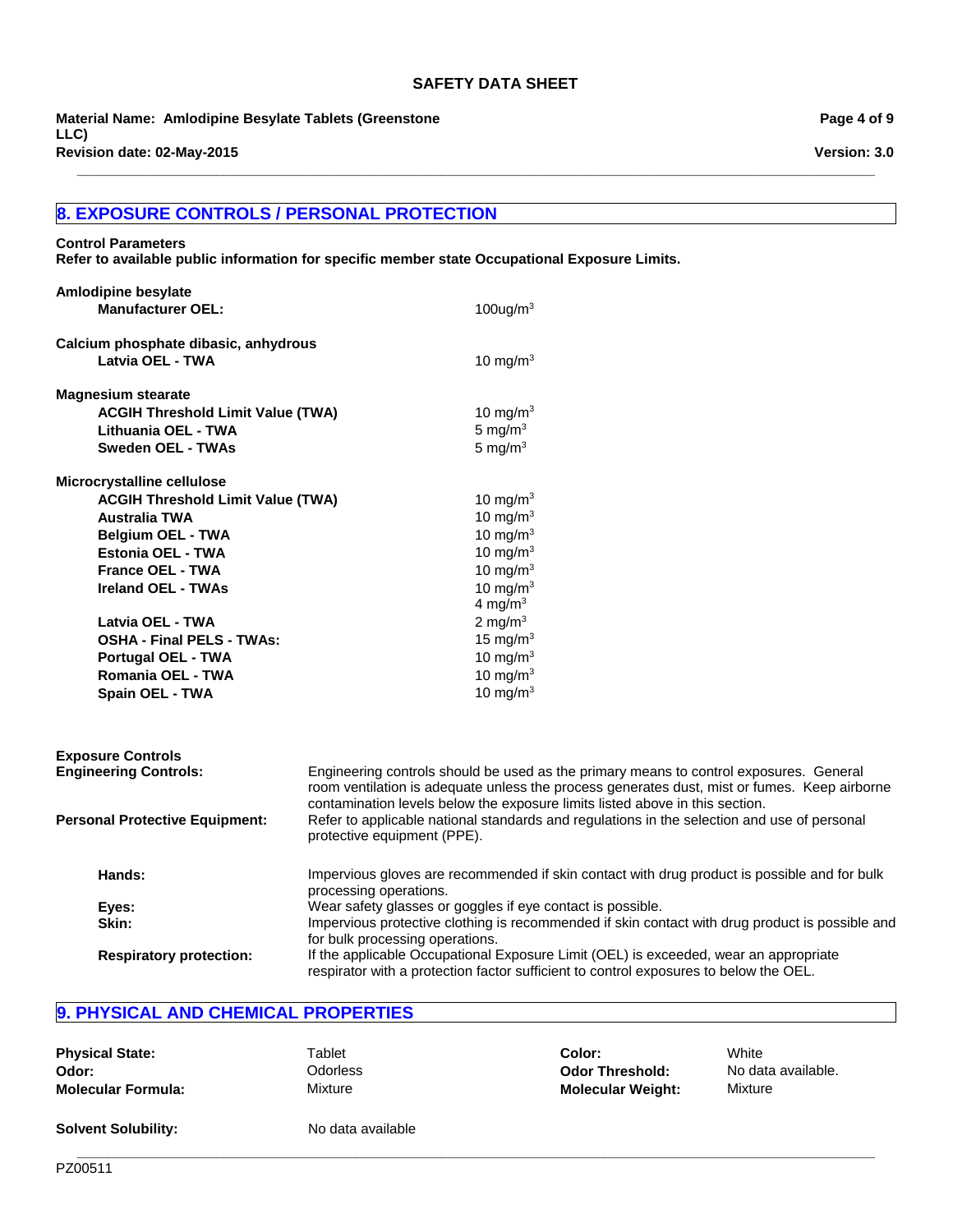**\_\_\_\_\_\_\_\_\_\_\_\_\_\_\_\_\_\_\_\_\_\_\_\_\_\_\_\_\_\_\_\_\_\_\_\_\_\_\_\_\_\_\_\_\_\_\_\_\_\_\_\_\_\_\_\_\_\_\_\_\_\_\_\_\_\_\_\_\_\_\_\_\_\_\_\_\_\_\_\_\_\_\_\_\_\_\_\_\_\_\_\_\_\_\_\_\_\_\_\_\_\_\_**

**Revision date: 02-May-2015 Material Name: Amlodipine Besylate Tablets (Greenstone LLC)**

**9. PHYSICAL AND CHEMICAL PROPERTIES Water Solubility: pH:** No data available.<br> **Melting/Freezing Point (°C):** No data available **Melting/Freezing Point (°C):** No data available<br> **Boiling Point (°C):** No data available. **Boiling Point (°C): Partition Coefficient: (Method, pH, Endpoint, Value) Decomposition Temperature (°C):** No data available. **Evaporation Rate (Gram/s):** No data available<br> **Vapor Pressure (kPa):** No data available **Vapor Pressure (kPa): Vapor Density (g/ml):** No data available<br> **Relative Density:** No data available **Relative Density: Viscosity:** No data available **Flammablity: Autoignition Temperature (Solid) (°C):** No data available<br> **Flammability (Solids):** No data available **Flammability (Solids):** No data available<br> **Flash Point (Liquid) (°C):** No data available **Flash Point (Liquid) (°C): Upper Explosive Limits (Liquid) (% by Vol.):** No data available No data available **Amlodipine besylate** No data available Measured7Log P1.33 **Calcium phosphate dibasic, anhydrous Microcrystalline cellulose** No data available No data available **Sodium starch glycolate Magnesium stearate**

Lower Explosive Limits (Liquid) (% by Vol.): No data available **Polymerization:** Will not occur

## **10. STABILITY AND REACTIVITY**

**Reactivity:** No data available **Chemical Stability:** Stable under normal conditions of use. **Possibility of Hazardous Reactions Oxidizing Properties:** No data available<br> **Conditions to Avoid:** Fine particles (sue **Conditions to Avoid:** Fine particles (such as dust and mists) may fuel fires/explosions.<br> **Incompatible Materials:** As a precautionary measure, keep away from strong oxidizers **Incompatible Materials:** As a precautionary measure, keep away from strong oxidizers **Hazardous Decomposition Products:** No data available

## **11. TOXICOLOGICAL INFORMATION**

| <b>Information on Toxicological Effects</b> |                                                                                                                                                                        |
|---------------------------------------------|------------------------------------------------------------------------------------------------------------------------------------------------------------------------|
| <b>General Information:</b>                 | The information included in this section describes the potential hazards of the individual<br>ingredients.                                                             |
| <b>Short Term:</b>                          | May be harmful if swallowed. May cause eye irritation Antihypertensive drug: has blood<br>pressure-lowering properties                                                 |
|                                             | (based on components)                                                                                                                                                  |
| <b>Known Clinical Effects:</b>              | Ingestion of this material may cause effects similar to those seen in clinical use including<br>abdominal pain, dizziness, flushing, heart palpitations, and swelling. |

**\_\_\_\_\_\_\_\_\_\_\_\_\_\_\_\_\_\_\_\_\_\_\_\_\_\_\_\_\_\_\_\_\_\_\_\_\_\_\_\_\_\_\_\_\_\_\_\_\_\_\_\_\_\_\_\_\_\_\_\_\_\_\_\_\_\_\_\_\_\_\_\_\_\_\_\_\_\_\_\_\_\_\_\_\_\_\_\_\_\_\_\_\_\_\_\_\_\_\_\_\_\_\_**

**Page 5 of 9**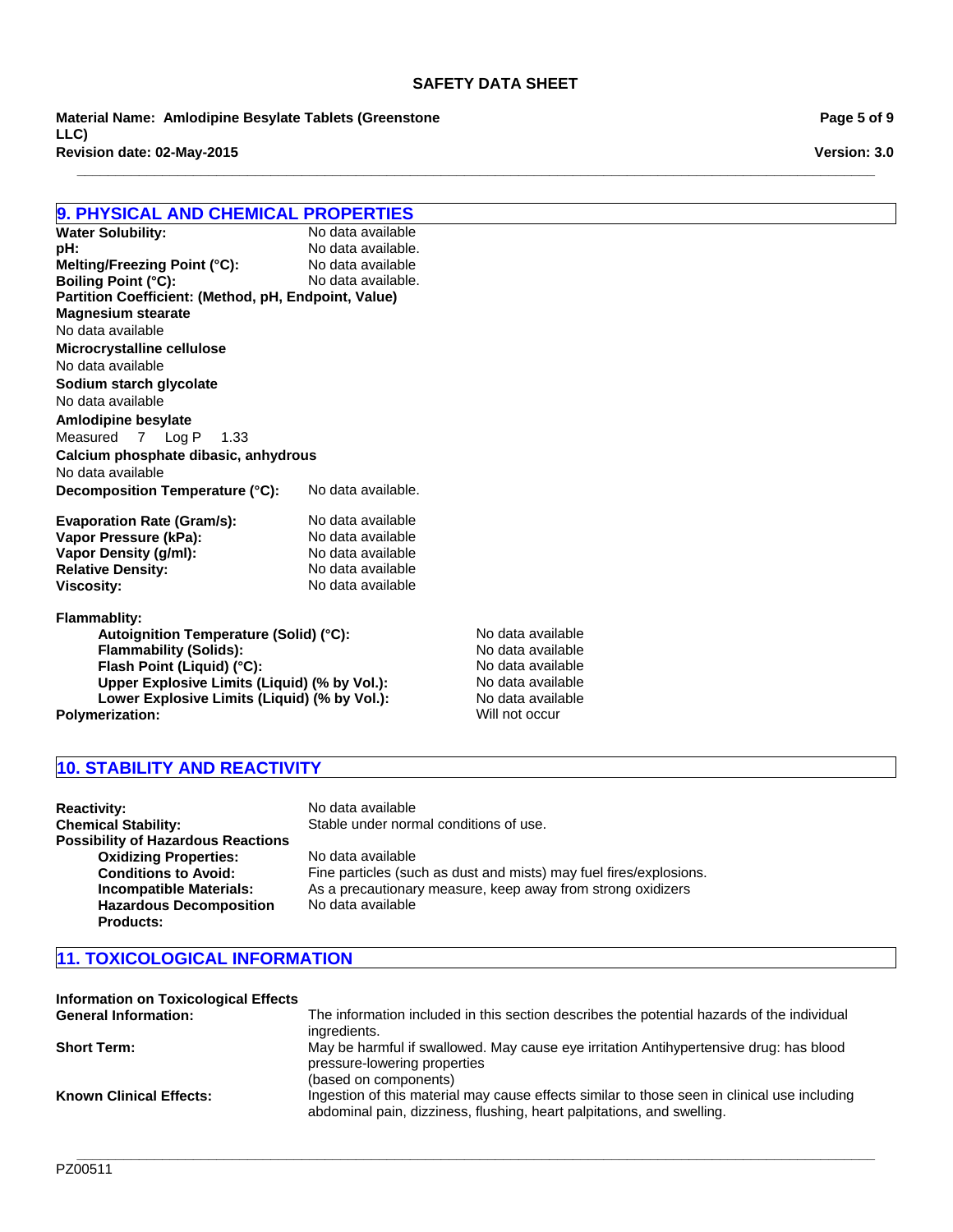**\_\_\_\_\_\_\_\_\_\_\_\_\_\_\_\_\_\_\_\_\_\_\_\_\_\_\_\_\_\_\_\_\_\_\_\_\_\_\_\_\_\_\_\_\_\_\_\_\_\_\_\_\_\_\_\_\_\_\_\_\_\_\_\_\_\_\_\_\_\_\_\_\_\_\_\_\_\_\_\_\_\_\_\_\_\_\_\_\_\_\_\_\_\_\_\_\_\_\_\_\_\_\_**

**Revision date: 02-May-2015 Material Name: Amlodipine Besylate Tablets (Greenstone LLC)**

## **11. TOXICOLOGICAL INFORMATION**

**Acute Toxicity: (Species, Route, End Point, Dose)**

#### **Magnesium stearate**

Rat InhalationLC50 >2000 mg/m3 Rat Oral LD50 >2000mg/kg

#### **Microcrystalline cellulose**

Rat Oral LD50 >5000mg/kg RabbitDermal LD50 >2000 mg/kg

#### **Amlodipine besylate**

Rat (F) Oral LD50 686mg/kg Rat (M) Oral LD50 393mg/kg

**Acute Toxicity Comments:** A greater than symbol (>) indicates that the toxicity endpoint being tested was not achievable at the highest dose used in the test.

#### **Irritation / Sensitization: (Study Type, Species, Severity)**

#### **Microcrystalline cellulose**

Skin IrritationRabbitNon-irritating Eye IrritationRabbitNon-irritating

#### **Amlodipine besylate**

Eye IrritationRabbitSevere Skin IrritationRabbitNon-irritating Skin Sensitization - GPMTGuinea PigNegative

#### **Repeated Dose Toxicity: (Duration, Species, Route, Dose, End Point, Target Organ)**

#### **Amlodipine besylate**

|                     |  |                          | 3 Month(s) Rat Oral 3 mg/kg/day NOAEL Adrenal gland, Heart |
|---------------------|--|--------------------------|------------------------------------------------------------|
| 1 Month(s) Rat Oral |  | 3.5 mg/kg/day LOEL Heart |                                                            |
| 1 Year(s) Rat Oral  |  |                          | 2 mg/kg/day  NOAEL  Adrenal gland, Heart                   |

#### **Reproduction & Development Toxicity: (Duration, Species, Route, Dose, End Point, Effect(s))**

#### **Amlodipine besylate**

Fertility and Embryonic DevelopmentRatOral25mg/kg/dayNOAELNot teratogenic, Maternal toxicity Peri-/Postnatal DevelopmentRatOral4mg/kg/dayNOAELFetotoxicity, Fetal mortality Prenatal & Postnatal DevelopmentRatOral25mg/kg/dayNOAELNot Teratogenic Prenatal & Postnatal DevelopmentRabbitOral25mg/kg/dayNOAELNot Teratogenic

#### **Genetic Toxicity: (Study Type, Cell Type/Organism, Result)**

#### **Amlodipine besylate**

*In Vitro* Bacterial Mutagenicity (Ames)*Salmonella* , *E. coli* Negative *In Vivo* CytogeneticsMouse Bone MarrowNegative *In Vitro* Chromosome AberrationHuman LymphocytesNegative

## **Carcinogenicity: (Duration, Species, Route, Dose, End Point, Effect(s))**

**Page 6 of 9**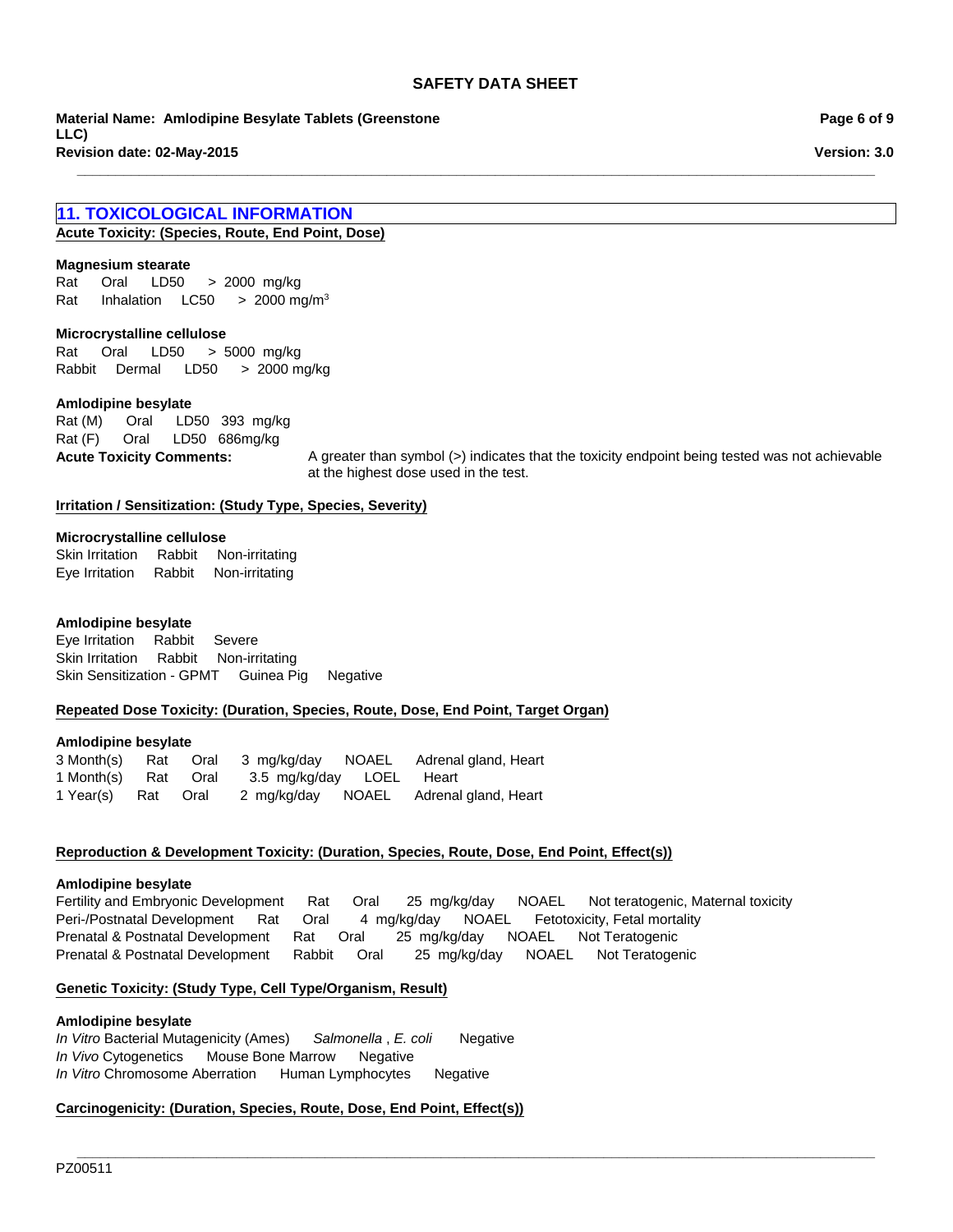**Revision date: 02-May-2015 Material Name: Amlodipine Besylate Tablets (Greenstone LLC)**

## **11. TOXICOLOGICAL INFORMATION**

#### **Amlodipine besylate**

24 Month(s)RatOral, in feed2.5mg/kg/dayNOAELNot carcinogenic, No effects at maximum dose 24 Month(s)MouseOral, in feed0.5mg/kg/dayNOAELNot carcinogenic

| <b>Carcinogen Status:</b> | None of the components of this formulation are listed as a carcinogen by IARC, NTP or OSHA. |
|---------------------------|---------------------------------------------------------------------------------------------|
|---------------------------|---------------------------------------------------------------------------------------------|

**\_\_\_\_\_\_\_\_\_\_\_\_\_\_\_\_\_\_\_\_\_\_\_\_\_\_\_\_\_\_\_\_\_\_\_\_\_\_\_\_\_\_\_\_\_\_\_\_\_\_\_\_\_\_\_\_\_\_\_\_\_\_\_\_\_\_\_\_\_\_\_\_\_\_\_\_\_\_\_\_\_\_\_\_\_\_\_\_\_\_\_\_\_\_\_\_\_\_\_\_\_\_\_**

| <b>12. ECOLOGICAL INFORMATION</b> |
|-----------------------------------|
|-----------------------------------|

| <b>Environmental Overview:</b> | The environmental characteristics of this mixture have not been fully evaluated. The active |
|--------------------------------|---------------------------------------------------------------------------------------------|
|                                | ingredient in this formulation may be harmful to aguatic organisms. Releases to the         |
|                                | environment should be avoided. See aquatic toxicity data, below:                            |

**Toxicity:**

#### **Aquatic Toxicity: (Species, Method, End Point, Duration, Result)**

#### **Amlodipine besylate**

Aquatic Toxicity Comments: A greater than (>) symbol indicates that acute ecotoxicity was not observed at the maximum solubility. Since the substance is insoluble in aqueous solutions above this concentration, an acute ecotoxicity value (i.e. LC/EC50) is not achievable. Green algae OECDEbC50 72Hours0.28mg/L Green Algae OECDErC50 72Hours>0.91mg/L *Daphnia magna* (Water Flea)OECDEC50 48Hours9.9mg/L *Oncorhynchus mykiss* (Rainbow Trout)OECDLC50 96Hours14mg/L

**\_\_\_\_\_\_\_\_\_\_\_\_\_\_\_\_\_\_\_\_\_\_\_\_\_\_\_\_\_\_\_\_\_\_\_\_\_\_\_\_\_\_\_\_\_\_\_\_\_\_\_\_\_\_\_\_\_\_\_\_\_\_\_\_\_\_\_\_\_\_\_\_\_\_\_\_\_\_\_\_\_\_\_\_\_\_\_\_\_\_\_\_\_\_\_\_\_\_\_\_\_\_\_**

#### **Bacterial Inhibition: (Inoculum, Method, End Point, Result)**

Persistence and Degradability: No data available **Amlodipine besylate** OECDActivated sludgeUltimate (CO2 Evolution)8.11% After28Day(s)Not Ready **Amlodipine besylate** *Nostoc sp.* (Freshwater Cyanobacteria) MIC20mg/L *Aspergillus Niger* MIC>100mg/L *Trichoderma viride* MIC>100mg/L *Clostridium perfingens* MIC>100mg/L *Bacillus subtilis* MIC80mg/L

**Bio-accumulative Potential:** No data available **Partition Coefficient: (Method, pH, Endpoint, Value) Amlodipine besylate** Measured7Log P1.33

**Mobility in Soil:** No data available

**Page 7 of 9**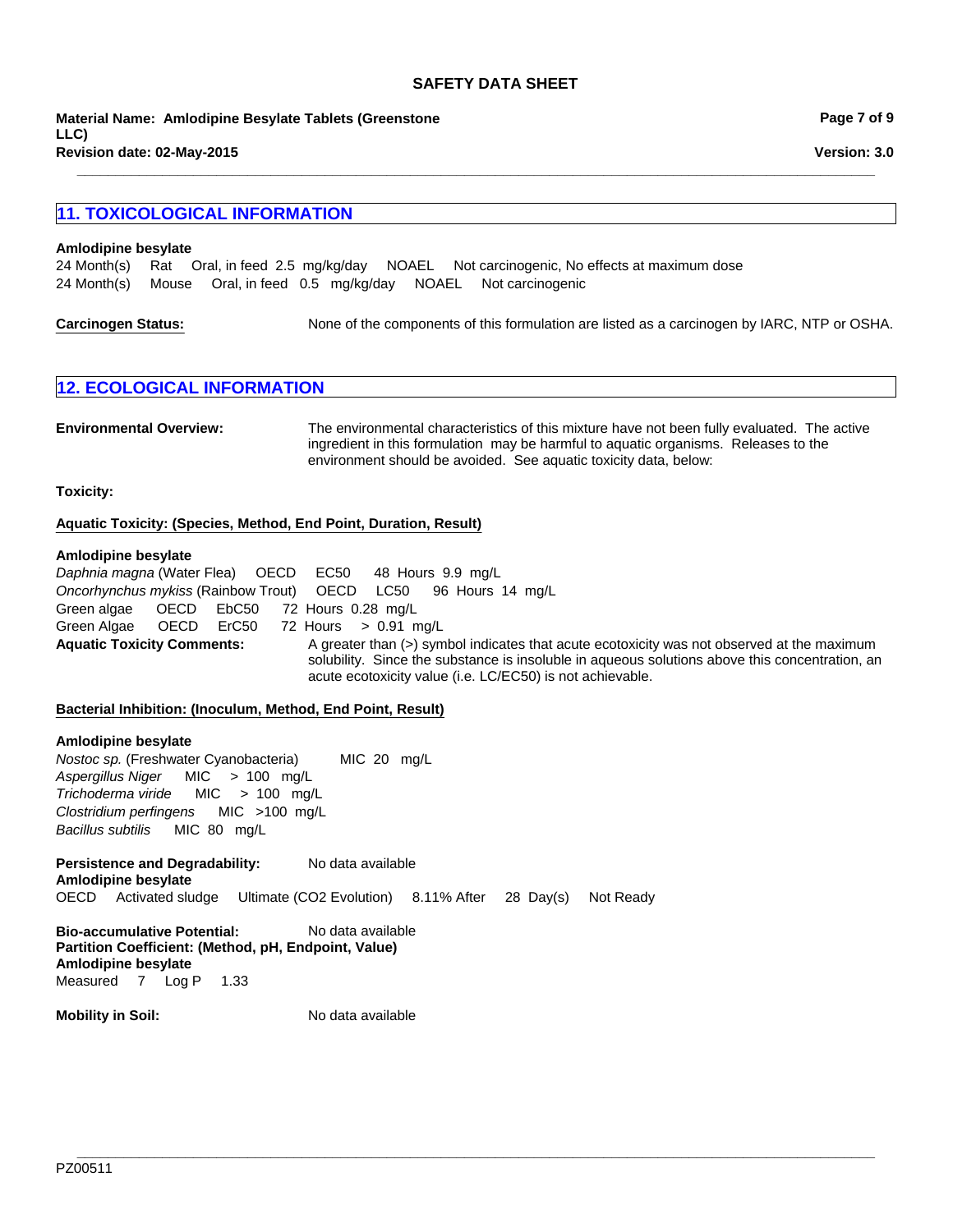**Revision date: 02-May-2015 Material Name: Amlodipine Besylate Tablets (Greenstone LLC)**

## **13. DISPOSAL CONSIDERATIONS**

**Waste Treatment Methods:** Dispose of waste in accordance with all applicable laws and regulations. Member State specific and Community specific provisions must be considered. Considering the relevant known environmental and human health hazards of the material, review and implement appropriate technical and procedural waste water and waste disposal measures to prevent occupational exposure and environmental release. It is recommended that waste minimization be practiced. The best available technology should be utilized to prevent environmental releases. This may include destructive techniques for waste and wastewater.

**\_\_\_\_\_\_\_\_\_\_\_\_\_\_\_\_\_\_\_\_\_\_\_\_\_\_\_\_\_\_\_\_\_\_\_\_\_\_\_\_\_\_\_\_\_\_\_\_\_\_\_\_\_\_\_\_\_\_\_\_\_\_\_\_\_\_\_\_\_\_\_\_\_\_\_\_\_\_\_\_\_\_\_\_\_\_\_\_\_\_\_\_\_\_\_\_\_\_\_\_\_\_\_**

## **14. TRANSPORT INFORMATION**

**The following refers to all modes of transportation unless specified below.**

Not regulated for transport under USDOT, EUADR, IATA, or IMDG regulations.

## **15. REGULATORY INFORMATION**

**Safety, Health and Environmental Regulations/Legislation Specific for the Substance or Mixture**

**Canada - WHMIS: Classifications WHMIS hazard class:** Class D, Division 1, Subdivision B Class D, Division 2, Subdivision B



| <b>Amlodipine besylate</b>                         |            |
|----------------------------------------------------|------------|
| <b>CERCLA/SARA 313 Emission reporting</b>          | Not Listed |
| <b>California Proposition 65</b>                   | Not Listed |
| <b>EU EINECS/ELINCS List</b>                       | Not Listed |
| Calcium phosphate dibasic, anhydrous               |            |
| <b>CERCLA/SARA 313 Emission reporting</b>          | Not Listed |
| <b>California Proposition 65</b>                   | Not Listed |
| <b>Inventory - United States TSCA - Sect. 8(b)</b> | Present    |
| <b>Australia (AICS):</b>                           | Present    |
| <b>EU EINECS/ELINCS List</b>                       | 231-826-1  |
| <b>Magnesium stearate</b>                          |            |
| <b>CERCLA/SARA 313 Emission reporting</b>          | Not Listed |
| <b>California Proposition 65</b>                   | Not Listed |
| <b>Inventory - United States TSCA - Sect. 8(b)</b> | Present    |